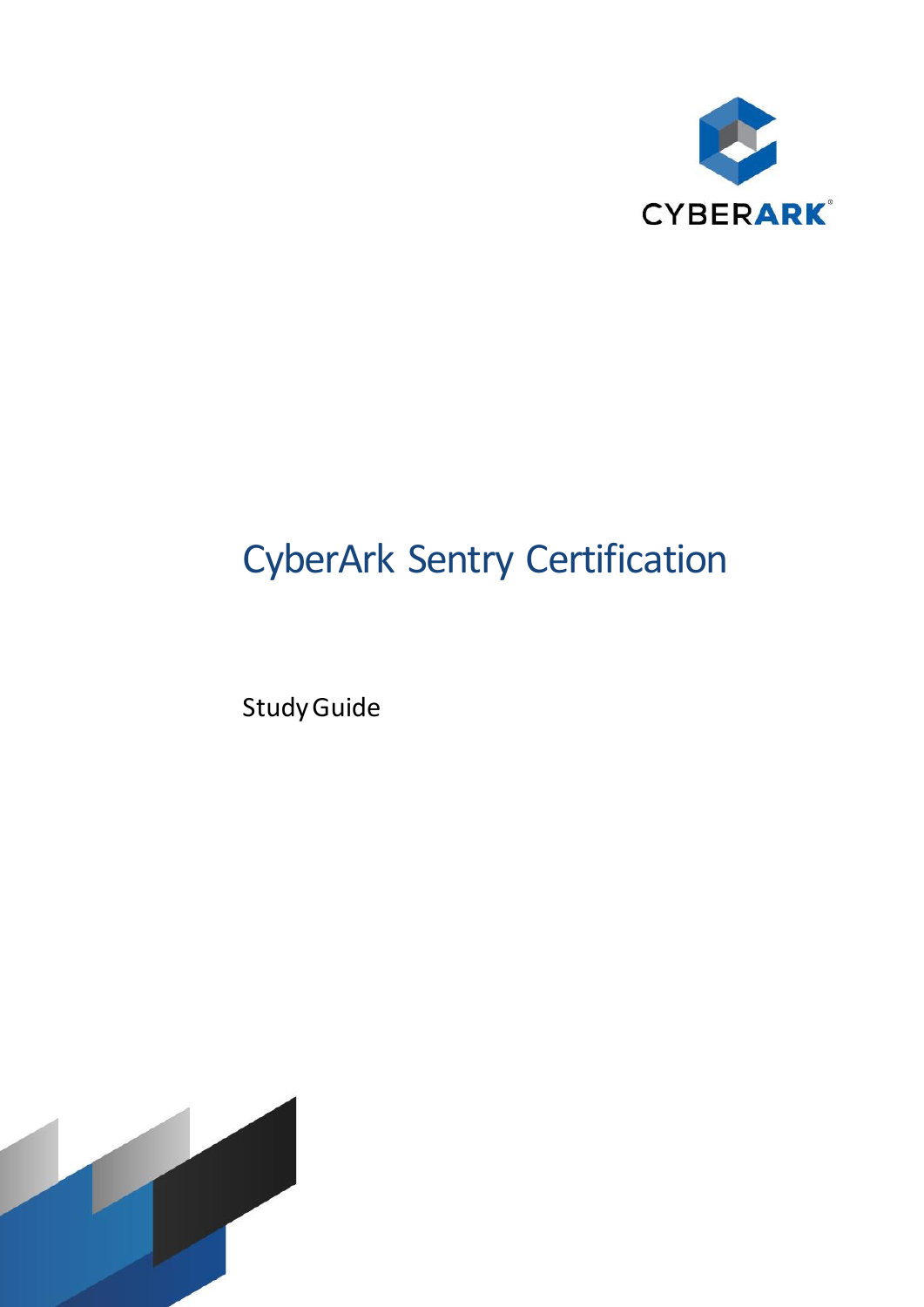# **How to use this study guide**

We recommend that you thoroughly review each topic listed within the Exam Topics section of this study guide. Make sure you understand each topic using the suggested resources or by searching the CyberArk online documentation and the Technical Community. Hands-on experience with the CyberArk solution will be very helpful.

# **Exam Objectives**

The CyberArk Sentry-PAM Certification tests for the necessary expertise and technical skills to deploy, install, and configure the CyberArk Privileged Access Management solution. It is intended to certify an candidate's competence to fill one of the following roles within a Privileged Access Managment Program.

#### **CyberArk Subject Matter Expert**

The CyberArk SME designs controls which will be implemented with CyberArk and acts as a liaison to user groups.

#### **CyberArk Engineer**

The CyberArk Engineer installs and manages CyberArk PAM environments, tests new features and creates internal documentation.

### **Exam Format**

Number questions: 60 Multiple-Choice items

Time allotted: 90 minutes

Exam Fee: 200 USD

## **Preparing for the Exam**

We recommend a combination training, self-study, and on-the-job experience to get yourself ready to take this exam.

#### **Training**

The CyberAr[k Privileged Access Management \(PAM\) Install & Configure](https://training.cyberark.com/instructor-led-training/cyberark-privileged-access-security-pas-install-and-configure) Course can help you learn for this certification exam. While taking the training can be an important part of your preparation, it does not guarantee success on the exam. Self-study and on-the-job experience are also important determinants of success.

#### **Study Resources**

Sample Question – Sentry – PAM Sample Items

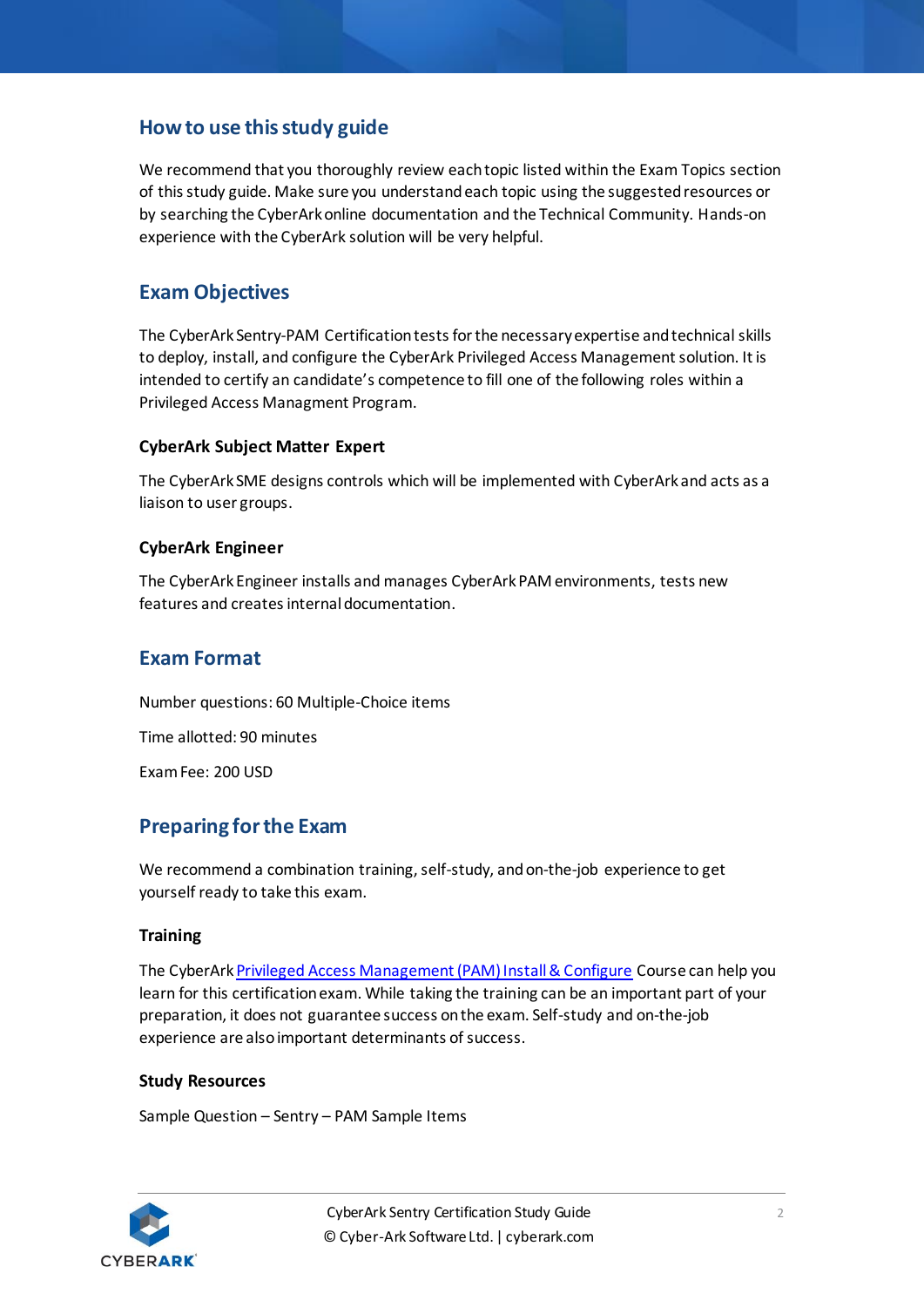#### **Free eLearning**

*HTML5 Based Remote Access*

*External Storage of PSM Recordings*

#### **Documentation**

*CyberArk Privileged Access Security Online Documentation*

# **Exam Topics**

The CyberArk Sentry Certification tests examanees ability to form the following tasks in eight knowledge domains. Only functions of the Core PAM solution are included.

#### **Deploy the Vault**

| Identify and describe the steps to migrate                                    |                                           |
|-------------------------------------------------------------------------------|-------------------------------------------|
| the server key to an HSM                                                      |                                           |
| Identify and describe the steps to complete                                   | Preparation resources:                    |
| a post-install hardening                                                      | <b>PAM - System Requirements</b>          |
| Identify and describe the components and                                      | <b>PAM - Before You Install</b>           |
| steps to complete a Vault installation                                        | PAM - CyberArk Digital Vault Installation |
| Describe how to prepare a Windows server<br>for Vault installation            | PAM - Install PAS in a Cloud Environment  |
|                                                                               | <b>Privileged Access Management (PAM)</b> |
| Describe how to register a primary vault in<br>AWS using AMIs                 | Install & Configure                       |
| Describe how to register a primary vault in<br>Azure using the CyberArk image |                                           |

#### **Deploy the Password Vault Web Access (PVWA)**

| Identify and describe the steps to install the                           |                                           |
|--------------------------------------------------------------------------|-------------------------------------------|
| first and additional PVWAs                                               |                                           |
|                                                                          | Preparation resources:                    |
| Evaluate and scope a customer<br>environment todetermine the appropriate | <b>PAM – System Requirements</b>          |
| number of PVWAs and their placement<br>within the network                | <b>PAM - Before You Install</b>           |
|                                                                          | <b>PAM - Install PVWA</b>                 |
| Describe the process to correctly harden a                               | <b>Privileged Access Management (PAM)</b> |
| <b>PVWA server</b>                                                       |                                           |
| Describe various PVWA load balancing<br>options                          | Install & Configure                       |
|                                                                          |                                           |

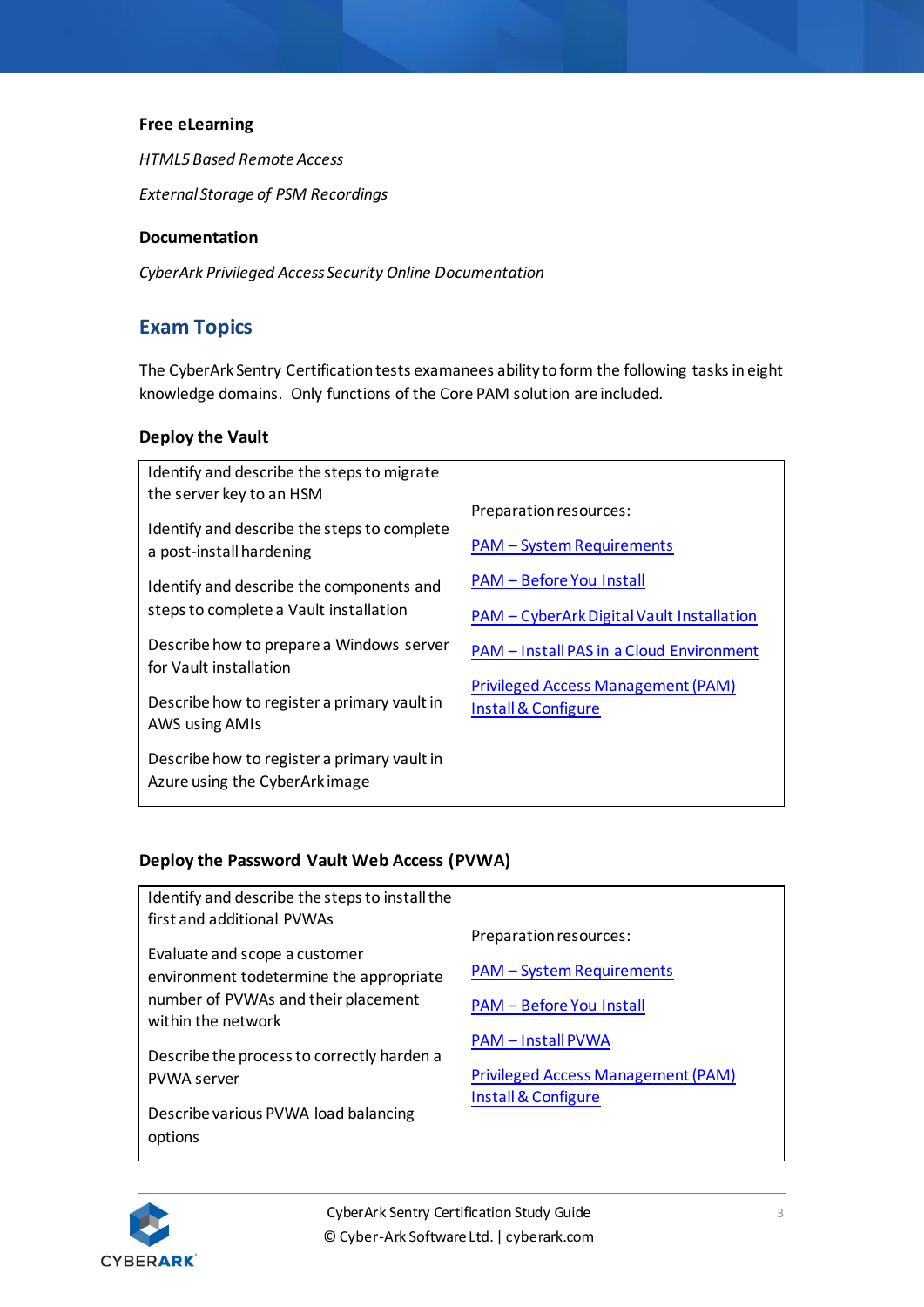| Prepare a Windows server for PVWA |  |
|-----------------------------------|--|
| installation                      |  |

# **Deploy the Central Policy Manager (CPM)**

| Identify and describe the steps to correctly<br>harden a CPM server                                                                                                        |                                                                                                                    |
|----------------------------------------------------------------------------------------------------------------------------------------------------------------------------|--------------------------------------------------------------------------------------------------------------------|
| Identify and describe the steps required to<br>prepare a Windows server for CPM<br>installation                                                                            |                                                                                                                    |
| Identify and describe the steps to install the<br>first and additional CPMs                                                                                                |                                                                                                                    |
| Identify and describe the steps to rename a<br><b>CPM</b>                                                                                                                  |                                                                                                                    |
| Evaluate and scope a customer<br>environment to determine the number of<br>CPMs required and their placement within<br>the network<br>Identify and describe Fault Tolerant | Preparation resources:<br><b>PAM - System Requirements</b><br><b>PAM - Before You Install</b><br>PAM - Install CPM |
| Architecture components                                                                                                                                                    | <b>Privileged Access Management (PAM)</b>                                                                          |
| Determine the quantities and locations of<br>components needed to provide a fault<br>tolerant architecture to meet customer<br>needs                                       | <b>Install &amp; Configure</b>                                                                                     |
| Identify and describe distributed<br>architecture components                                                                                                               |                                                                                                                    |
| Determine the quantities and locations of<br>components needed to provide a<br>distributed architecture to meet customer<br>needs                                          |                                                                                                                    |

# **Deploy the Privileged Session Manager (PSM)**

| Identify and describe the steps to install<br>the first and additional PSMs | Preparation resources:           |
|-----------------------------------------------------------------------------|----------------------------------|
| Identify and describe preparation                                           | <b>PAM - System Requirements</b> |
| considerations for PSM deployment                                           | <b>PAM - Before You Install</b>  |
| Evaluate and scope a customer                                               | <b>PAM - Install PSM</b>         |
| environment to calculate the amount of                                      |                                  |

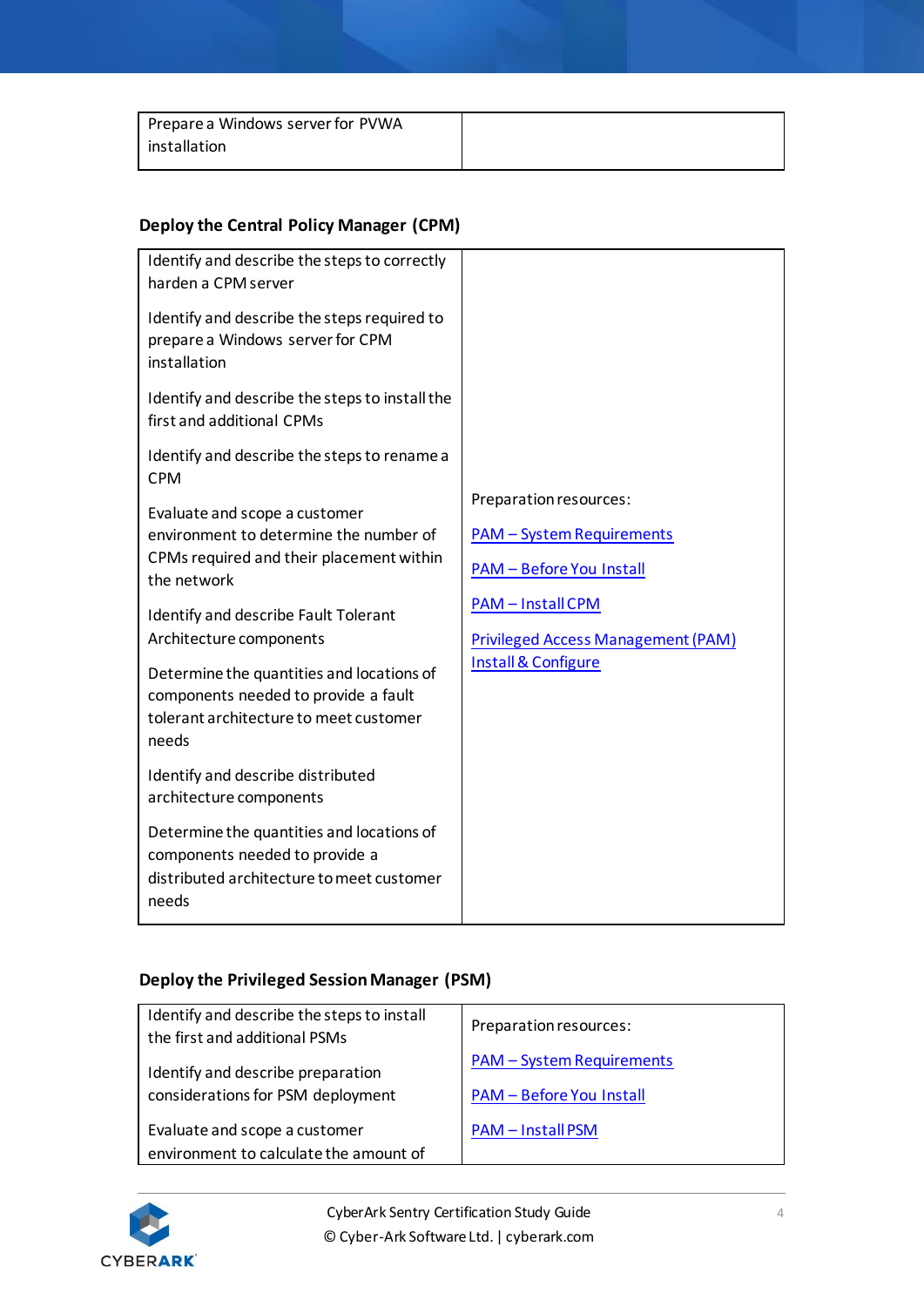| storage that should be available to the                                                                                                                        | <b>Privileged Access Management (PAM)</b> |
|----------------------------------------------------------------------------------------------------------------------------------------------------------------|-------------------------------------------|
| PSMs for PSM recordings                                                                                                                                        | Install & Configure                       |
| Evaluate and scope a customer<br>environment to calculate the amount of<br>storage that should be available to the<br>Vault and PAReplicate for PSM recordings |                                           |
| Evaluate and scope a customer<br>environment to determine the appropriate<br>number of PSMs and their placement withi<br>the network                           |                                           |
| Identify and describe the steps to prepare a<br>Windows server for PSM installation                                                                            |                                           |
| Describe post-installation processes                                                                                                                           |                                           |
| Identify and describe the steps to complete<br>an HTML5 Gateway installation                                                                                   |                                           |
| Identify and describe the steps to prepare a<br>UNIX server for HTML5 Gateway<br>installation                                                                  |                                           |
| Describe various PSM load-balancing<br>options                                                                                                                 |                                           |
| Describe how to correctly harden a PSM<br>server                                                                                                               |                                           |

# **Deploy the PSM For SSH**

| Identify and describe the steps to install the | Preparation resources:                    |
|------------------------------------------------|-------------------------------------------|
| first and additional PSMs for SSH              | <b>PAM - System Requirements</b>          |
| Describe how to configure usrmng accounts      | <b>PAM - Before You Install</b>           |
| Describe the process to correctly harden a     | PAM - Install PSM for SSH                 |
| PSM for SSH server                             | <b>Privileged Access Management (PAM)</b> |
| Describe how to prepare a UNIX server for      | Install & Configure                       |
| PSM for SSH installation                       |                                           |
|                                                |                                           |

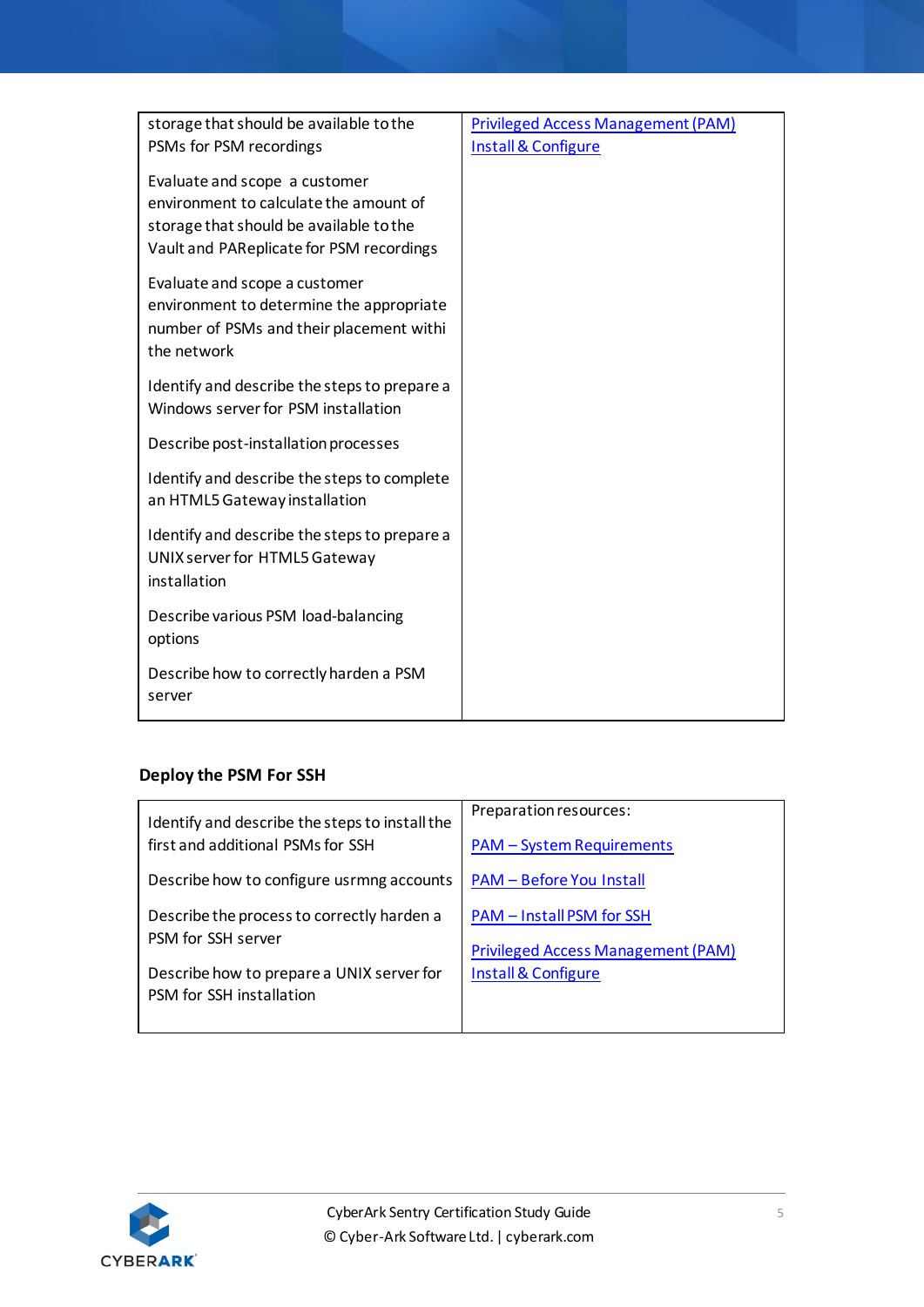# **Configure Integrations**

| Configure authentication methods                                                                                          |                                                                  |
|---------------------------------------------------------------------------------------------------------------------------|------------------------------------------------------------------|
| Describe the steps required to combine a<br>Vault and a PVWA authentication method<br>to create two-factor authentication | Preparation resources:                                           |
| Describe how to configure PKI<br>authentication                                                                           | <b>PAM - Configure Authentication Methods</b>                    |
| Describe how to configure RADIUS                                                                                          | <b>PAM - Plugin Generator Utility</b>                            |
| authentication                                                                                                            | <b>PAM - Email Notifications</b>                                 |
| Describe how to configure SAML                                                                                            | <b>PAM - SIEM Applications</b>                                   |
| authentication                                                                                                            | <b>PAM - Monitor the Vault</b>                                   |
| Identify and describe the components that<br>work with each authentication method                                         | <b>Privileged Access Management (PAM)</b><br>Install & Configure |
| Describe how to generate a custom<br>connection component using the PGU                                                   |                                                                  |
| Perform integration tasks, including<br>integrating with NTP, SMTP, SNMP, LDAP,<br>and Syslog/SIEM                        |                                                                  |

#### **Performance tune the solution**

| Identify and describe the steps to convert a<br>platform from PMTerminal to TPC                      | Preparation resources:                            |
|------------------------------------------------------------------------------------------------------|---------------------------------------------------|
| Identify and describe how to correctly                                                               | <b>PAM – Create Extensions</b>                    |
| configure Interval and concurrent settings                                                           | <b>Privileged Access Management (PAM)</b>         |
| Identify and describe how to correctly                                                               | Install & Configure                               |
| configure the Allowed Safes parameter                                                                | <b>CPM Plugin &amp; PSM Connector Development</b> |
| Evaluate and scope a customer<br>environment to correctly size the servers to<br>meet customer needs |                                                   |

# **Install and deploy on a public cloud**

| Identify best practices agnostic to public<br>cloud deployments | Preparation resources:                   |
|-----------------------------------------------------------------|------------------------------------------|
| Identify and describe different cloud<br>architectures          | PAM - Install PAS in a Cloud Environment |